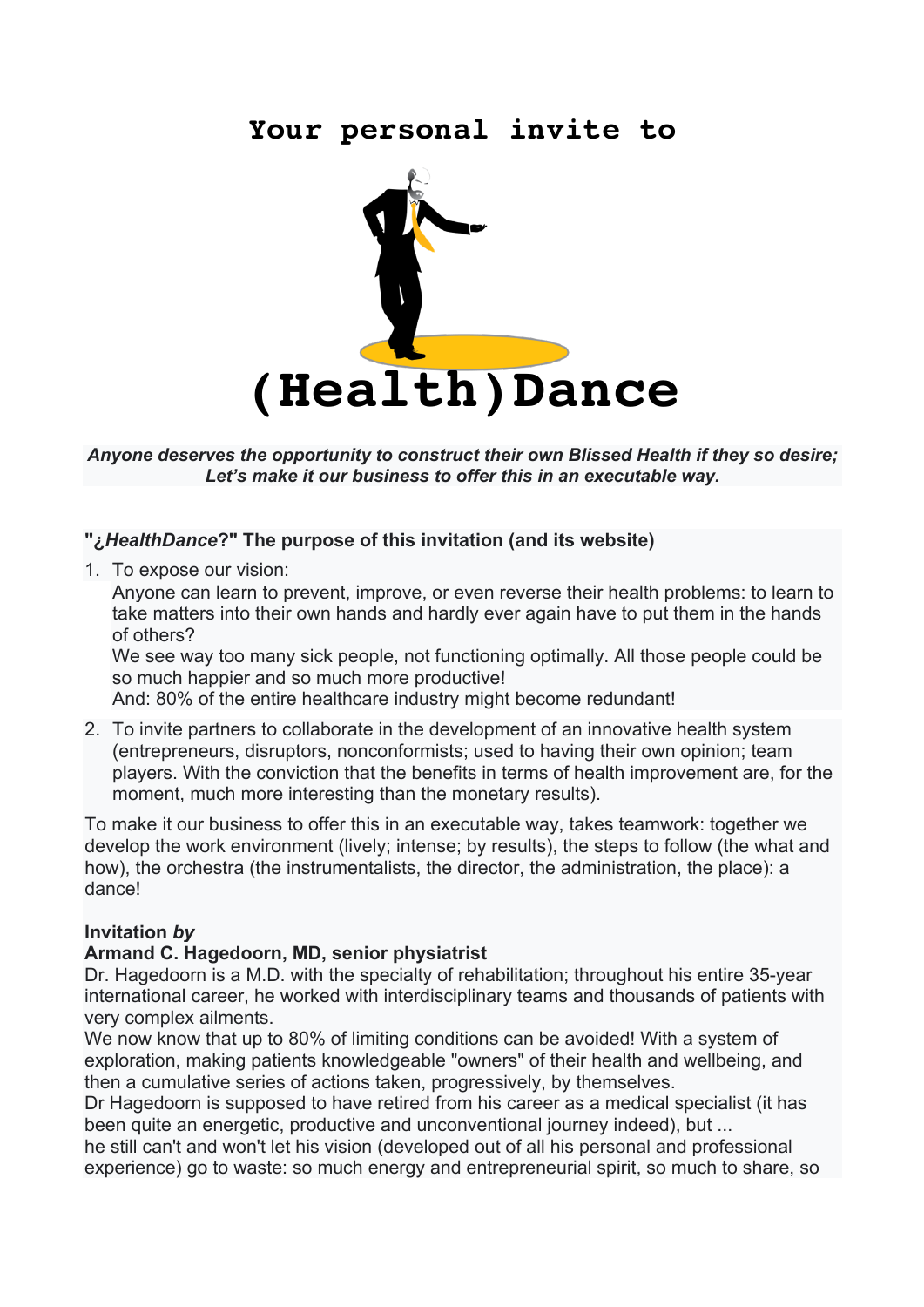much good to do; and so much available experience (medical, social, "alternative"; tricultural experience and sensitivity); so many "live" contacts (often worldwide). It is time to combine all that interdisciplinary medical expertise with the promise of prevention - and make it available it to anyone who desires it! (https://mendelfoundation.org/Who-Is-ENG )

#### *You* **are Invited** *to* **collaborate in the development of an innovative** *health* **system,**  based on Hagedoorn's "(Mendel) HealthAge" proposal: https://mendelfoundation.org/Mendel-HealthAge-EN

Here's a teaser: the essentials of (Mendel) HeathAge, for your inspiration.

"Top-Class level":

- Wide-spectrum preventive exam ("Body, Spirit and Mind": physical, psychological and social; meaning, spiritual; nutrition; Mother Earth);
- Restoration and optimization of best possible, optimal health (p.m. specialized medicogerontological rehabilitation (sec preventive, pre / postoperative, recovery after trauma, interventions, debilitating conditions; chronic pain, osteoarthritis, osteoporosis); and
- Sec preventive training and behavior modification (smoking, overweight, inactivity, alcohol / substances, mood disorders) (individual, groups; Bliss Camps and Bliss Weekends); and
- Maximize "resilience" and vitality, personal safety; minimize age-related vulnerability and dependence;
- Ample availability of conventional *and* not-so conventional support, treatment and coaching.
- From the very beginning, (in our organization and our products) real "top quality" (through pragmatic measurement and publication)

## **Does it** *have* **to be structured after the Mendel HealthAge proposal?**

Nope! Not necessarily limited to Third Age, nor to the HealthAge proposal; not even to professionals of one specific sector. This is exactly why we don't go into too much detail here.

All proposals, inspired by this vision, will be most welcome and will be taken into consideration!

## **How** (who's bringing what to the table)

*Hagedoorn* makes available: the structure of the proposed health system, a lot of content (the practical "how") and the selection and training of team members;

*prospective partners* help (in an interdisciplinary effort) to develop and start "the business".

## **Where in the World**

Wherever! That is, wherever Spanish, English or Dutch is spoken. (Hagedoorn has a vast knowledge of the medical practice and market in the Netherlands, the U.S. and Mexico and he speaks all three languages fluently).